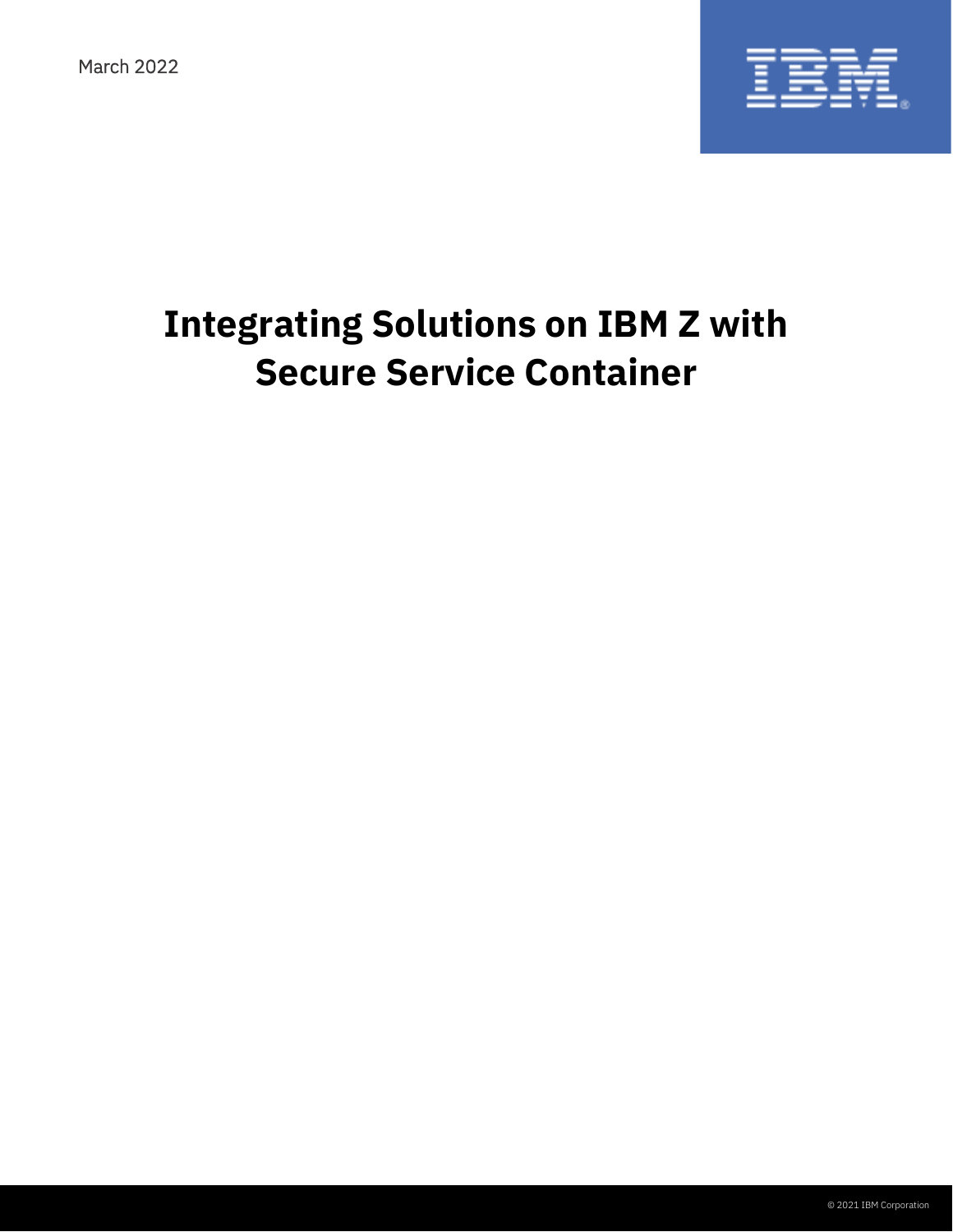## **Table of contents**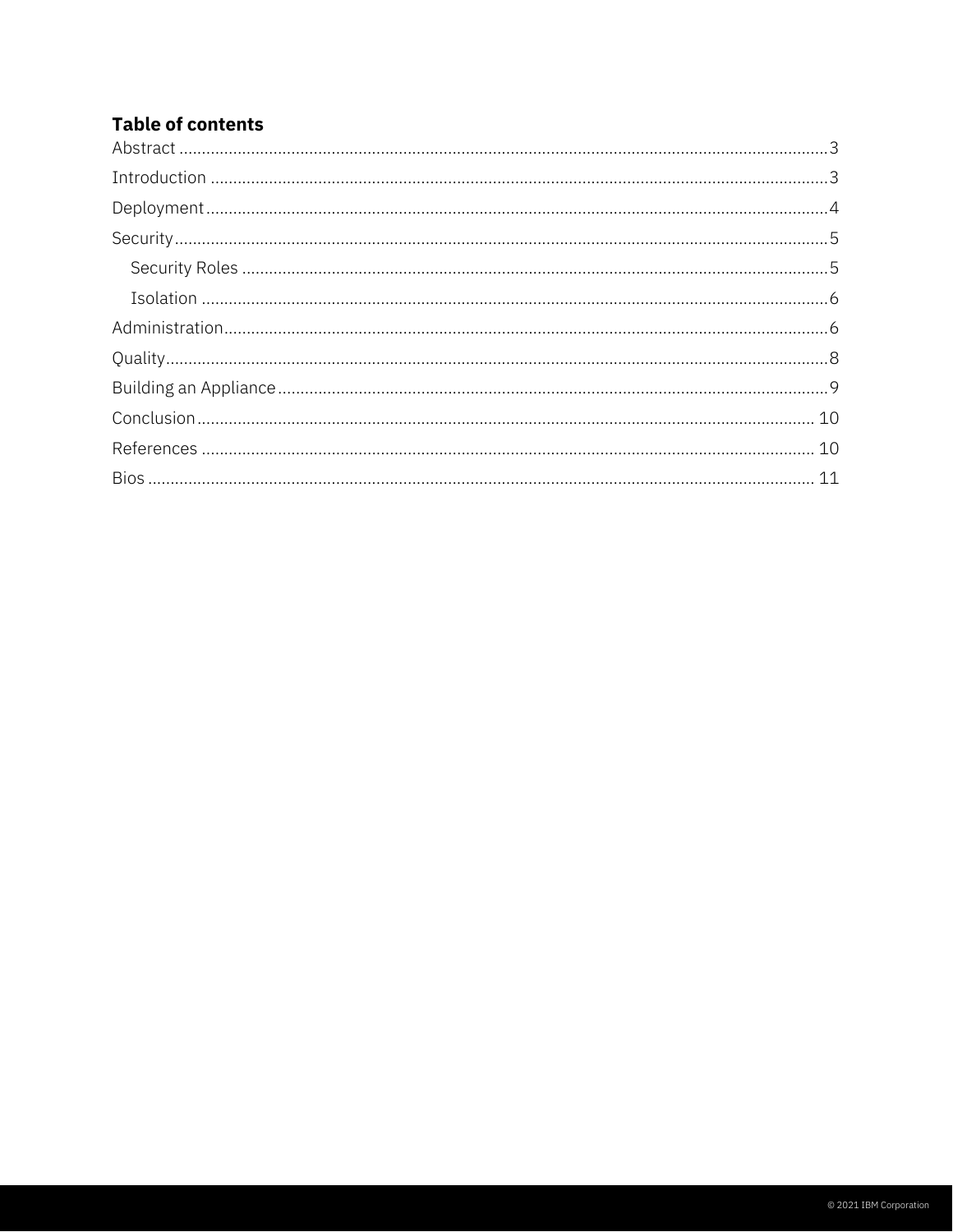#### <span id="page-2-0"></span>**Abstract**

Today's IT solutions most often consist of many structural elements of which some essential ones are deployed as hardware appliances. The IBM Secure Service Container for IBM Z<sup>®</sup> provides the means to integrate and consolidate them into a secure, reliable and easy-tomaintain software container instead of in hardware. An appliance, in this case, is defined as a collection of operating system, middleware and software components that work autonomously and provides core services and infrastructure. Appliances can serve as part of a data center infrastructure (e.g. firewall), or as an addition to a service or solution stack (e.g. database accelerator). Appliances integrated into IBM Z with Secure Service Container are encrypted and signed for security and inherit the core reliability, performance and overall platform characteristics of IBM Z. These appliances are tamper proof, and only the appliance administrator has access to the appliance software. Not even the system administrator can access the appliance software unless specifically authorized. Also, the administration of appliances hosted in a Secure Service Container is consistent for all appliances hosted in that infrastructure. In this paper, we discuss the design, capabilities and attributes of Secure Service Container as well as the IBM Z firmware that supports it.

#### <span id="page-2-1"></span>**Introduction**

Introduced in April 1964 as System/360™ [1], the IBM Z mainframe series is processing the world's most sensitive data for customers including but not limited to banks and insurance agencies. The platform was developed in parallel to the evolving financial industry and therefore provides a perfect fit for this market, due to its design for zero downtime and massive parallel transaction processing capabilities. In this environment, the Secure Service Container <sup>[2]</sup> (first announced as z Appliance Container Infrastructure <sup>[3]</sup>) provides an environment that consists of a tamper protected software boot process and ensures confidentiality of data and code running within the appliance – both while data is processed within the appliance and when it is stored on appliance external media. By design, the Secure Service Container environment can therefore reduce the risk of so-called insider threats  $^{[4]}$ . Aside the security aspects, the Secure Service Container provides a deployment mechanism that lets solution providers deploy their products on IBM Z as easy as installing an app on a mobile device.

The IBM Secure Service Container is based on IBM Z firmware technology, that was introduced to implement so-called Firmware Platform Containers (FPCs)<sup>[5]</sup> also known as firmware partitions. These FPCs are hosting firmware functions that are separated into specific workloads, running on a Linux® -based operating system with the necessary communication channels within a logical partition (LPAR). Already existing firmware partitions on IBM Z comprise the peripheral component interconnect (PCI) support partition (PSP)<sup>[5]</sup> that utilizes Linux device drivers to manage PCI adapters. The master control services (MCS) partition [6] that hosts the dynamic partition management based on the operating system for IBM Z (z/OS°) binary of the hardware configuration manager wrapped to run under a Linux environment. This partition provides the backend of the dynamic partition manager (DPM) [6]. The network bootloader is used to boot an LPAR from a Linux boot volume via LAN (local area network). Firmware IBM Z Advanced Workload Analysis Reporter (IBM zAware) [7] is a self-contained firmware IT analytics solution that helps systems and operations professionals rapidly identify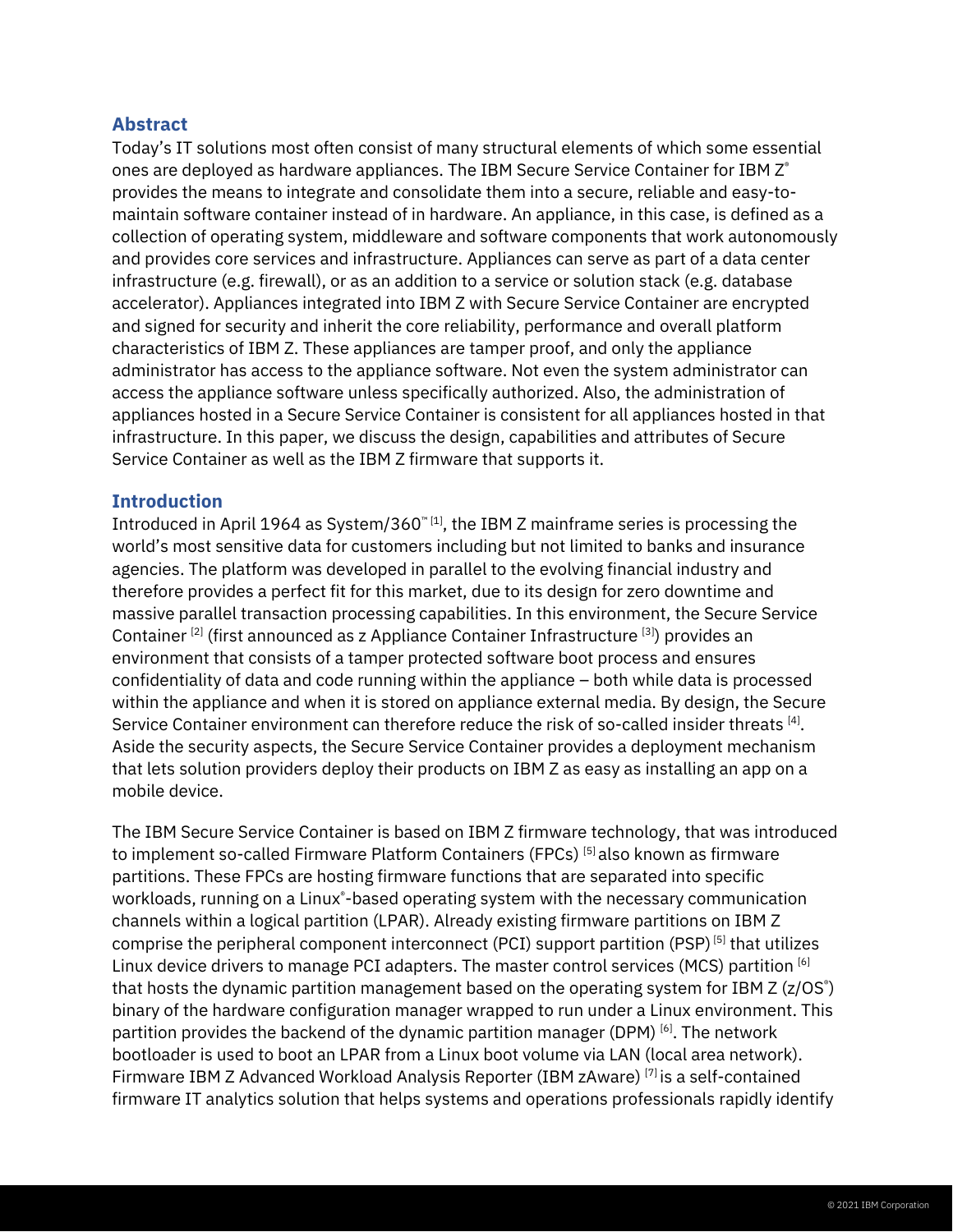problematic messages and unusual system behavior in near real time. Implemented as a firmware appliance, zAware took advantage of the closed and well-defined container delivery, the downside was that it was restricted due to the dependency to hardware and firmware updates to stay current. Delivering updates in a software model instead of firmware was inevitable for a better life-cycle management. This is one of the key aspects of software appliances based on Secure Service Container technology. The first IBM-internal exploiters of the development and deployment model are the z/VSE<sup>®</sup> network appliance (VNA)<sup>[8]</sup>, IBM zAware as software appliance and the IBM Blockchain offering for high security business network (HSBN) [9].

In this paper, we first discuss the deployment mechanism of the Secure Service Container, followed by security aspects. Furthermore, we describe the administration capabilities of appliances based on Secure Service Container technology.

#### <span id="page-3-0"></span>**Deployment**

The foundation of the Secure Service Container infrastructure is a new LPAR type named SSC (Secure Service Container) [10]. Within the activation profile, LPARs can be configured to run in SSC mode. The main distinction with other LPAR modes are a special boot loader and an installer for Secure Service Container appliances. Both components are integrated and delivered with the IBM Z firmware. These capabilities enable the administrator of a Secure Service Container appliance to perform installation, deployment and life-cycle management of the appliance with almost no support from the administrator for IBM Z. In general, interaction with the system administrator for IBM Z is only needed for the first-time setup of an LPAR in SSC mode, its first activation and for disaster recovery. First-time setup defines the appliance administrator credentials, disk input/output (I/O) configuration and network configuration.

The network settings to connect to the browser-based graphical user interface (GUI) and the initial credentials to log on to this GUI are configured in the Image Activation Profile with the first-time setup of the LPAR in SSC mode. When activated for the very first time, the LPAR will come up with the Secure Service Container Installer started. Once logged on to the GUI, the designated appliance administrator can install an appliance in this LPAR. The installation process is designed for 'ease of use'. It does not require specific Secure Service Container knowledge nor IBM Z skills, operating system skills or middleware knowledge. The minimum inputs to install a Secure Service Container appliance are an appliance image and a media (volume assigned to LPAR) to install it on. Currently supported media for the installation are fibre connection direct-access storage devices (FICON<sup>®</sup> DASD) and fibre channel protocol (FCP) attached small computer system interface (SCSI) devices. The only limitation for the installation media is, that it must be big enough to hold the complete appliance image.

Secure Service Container appliances are provided as images, allowing for a fast installation. For example, with high network bandwidth, an installation of a 500-MB-sized Secure Service Container appliance image on a 3390 model 9 DASD is performed in less than 1 minute.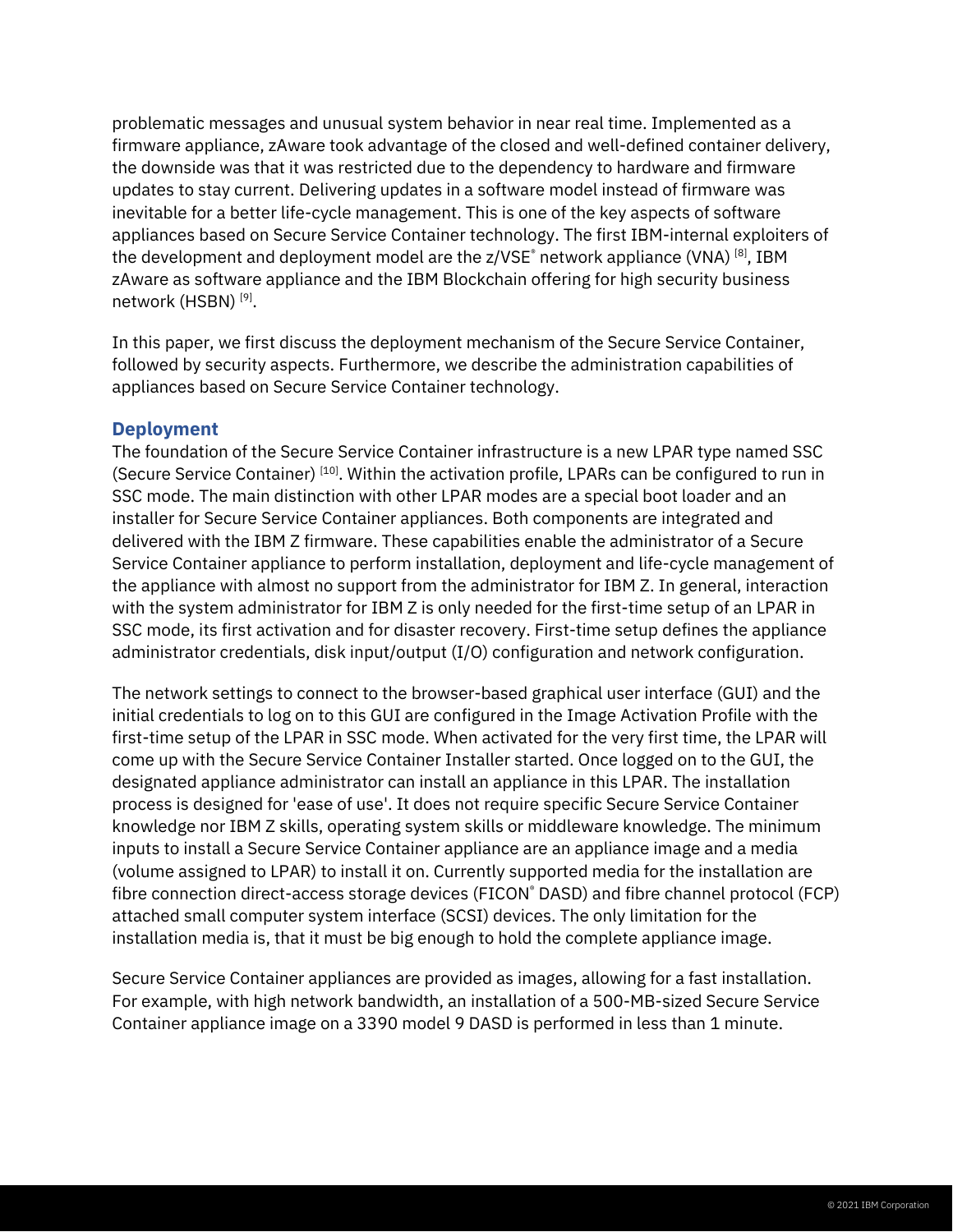Through the Secure Service Container REST API (representational state transfer application programming interface), the whole installation process can be easily automated. Directly after the installation, the newly installed Secure Service Container appliance can be started. The running appliance hosts a web interface for infrastructure configuration purposes.

While the Secure Service Container appliance is up and running, the self-contained life-cycle management of the appliance is established through functions 'Reboot the appliance' and 'Boot to the Secure Service Container Installer' exposed via REST APIs and in the GUI. With a reboot to the Secure Service Container Installer, a new Secure Service Container appliance can be installed or a Secure Service Container appliance already installed on a preloaded FICON DASD or FCP volume can be migrated to this LPAR.

For more information about the life-cycle management in case the appliance encounters a problem, please refer to the 'Quality' section of this paper.

#### <span id="page-4-0"></span>**Security**

The design of the IBM Secure Service Container targets superior security for all assets, that define an appliance instance. The central goal is to provide protection against disclosure and manipulation of customer data by anyone, but the respective owner of an asset. The Secure Service Container does this by leveraging a security focused design, utilizing state of the art security mechanisms and algorithms and backing them up with the extended hardware security of the IBM Z, including LinuxONE [11] offerings.

#### <span id="page-4-1"></span>Security Roles

Security in the IBM Secure Service Container is built upon a clear distinction of roles and access rights/and methods to code and data. The respective roles are:

- IBM as provider of the Secure Service Container and the host machine.
- The vendor of the Service running inside the Secure Service Container.
- The administrator of an appliance instance [appadmin].
- The user of the service provided by the appliance.

Additionally, there are other roles, that are necessary for the operation of an appliance or might interact with it:

- The administrator of the IBM Z server (LinuxONE/host system) [sysadmin].
- Administrators of other infrastructure elements (e.g. storage or network).
- The rest of the world.

While the ultimate responsibility to secure an appliance in general and in particular in respect to the abovementioned rules is in the hands of the vendor, that builds the appliance, the Secure Service Container framework provides functionality and toolsets to make this task as easy as possible. As example, the most important isolation mechanisms and capabilities of a Secure Service Container appliance are described below very briefly.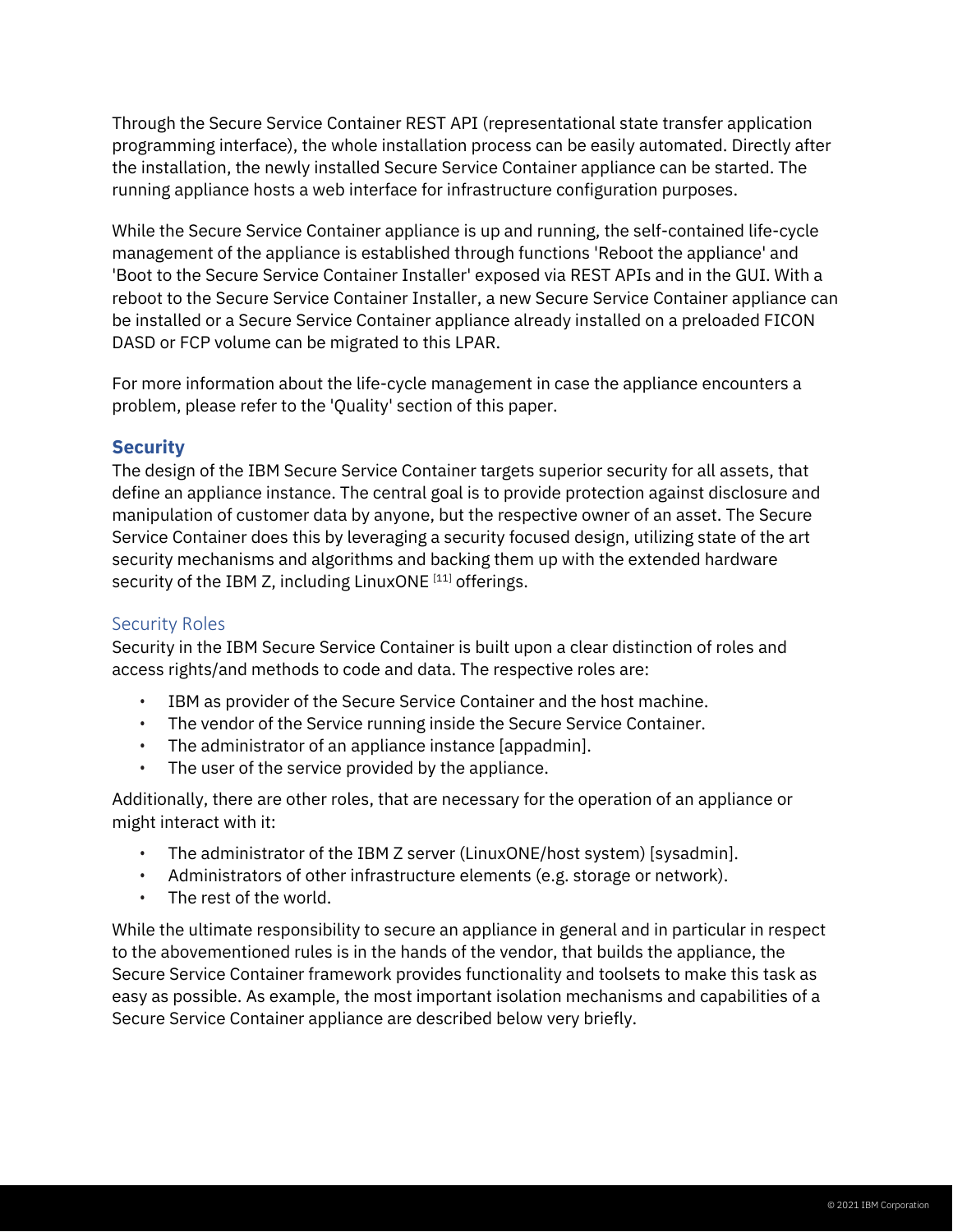#### <span id="page-5-0"></span>**Isolation**

First, there is the isolation of the LPAR from the host system and other LPARs. This isolation can be compared to the isolation of different virtual machines and their host system. But in contrast to other widely used technologies, the LPAR isolation on IBM Z (LinuxONE) leverages separation mechanisms on hardware level and thus is certified with an evaluation assurance level  $(EAL)^{[12]}$  of 5+.

Second, as it is possible in most other environments, IBM Z also offer multiple crash reconnaissance tools, that enable the sysadmin to get detailed information about the states and memory contents of a crashed virtual machine. Since this can be a problem in scenarios where the appadmin and the sysadmin are different people or even different organizations (e.g. in cloud/multi-tenant environments), IBM Z will refuse to disclose any information about the contents of an LPAR running a Secure Service Container, regardless of the privilege level of the requesting user. Instead an error inside of an appliance triggers the first failure data capture (FFDC) routines of the Secure Service Container and generates an encrypted report for the vendor, which only includes data relevant for debugging a problem, never touching any customer data.

Third, the Secure Service Container is isolated against different privileged and non-privileged individuals in the local network through various layers of encryption and signatures, that ensure, that no bit of data leaves the appliances memory without being encrypted. Furthermore, the appliances boot process up to the operating system (OS) kernel stage is made tamper proof by signature verification.

Finally, the appliance is isolated against the rest of the world by providing only well-defined REST interfaces over hypertext transfer protocol secure (HTTPS) via network port 443 for administration and application access and blocking any other communication attempts. This includes any operating system access, e.g. secure shell (SSH). To be operational with different kinds of services, appliance vendors can open ports, specifically needed for their appliances functionality. Vendors are responsible for securing these ports.

#### <span id="page-5-1"></span>**Administration**

In a typical data center, many appliances, sourced from a variety of vendors, can be found integrated into the network. Each of these appliances typically has a different platform on which it is based with different hardware, operating system, system administration middleware and user interfaces (command line or GUI). For managing components which tend to be common across appliances such as storage, user management, and life-cycle management, the differences between these heterogeneous appliances adds to the cost of ownership. In this environment, each appliance requires unique administrative skills and processes.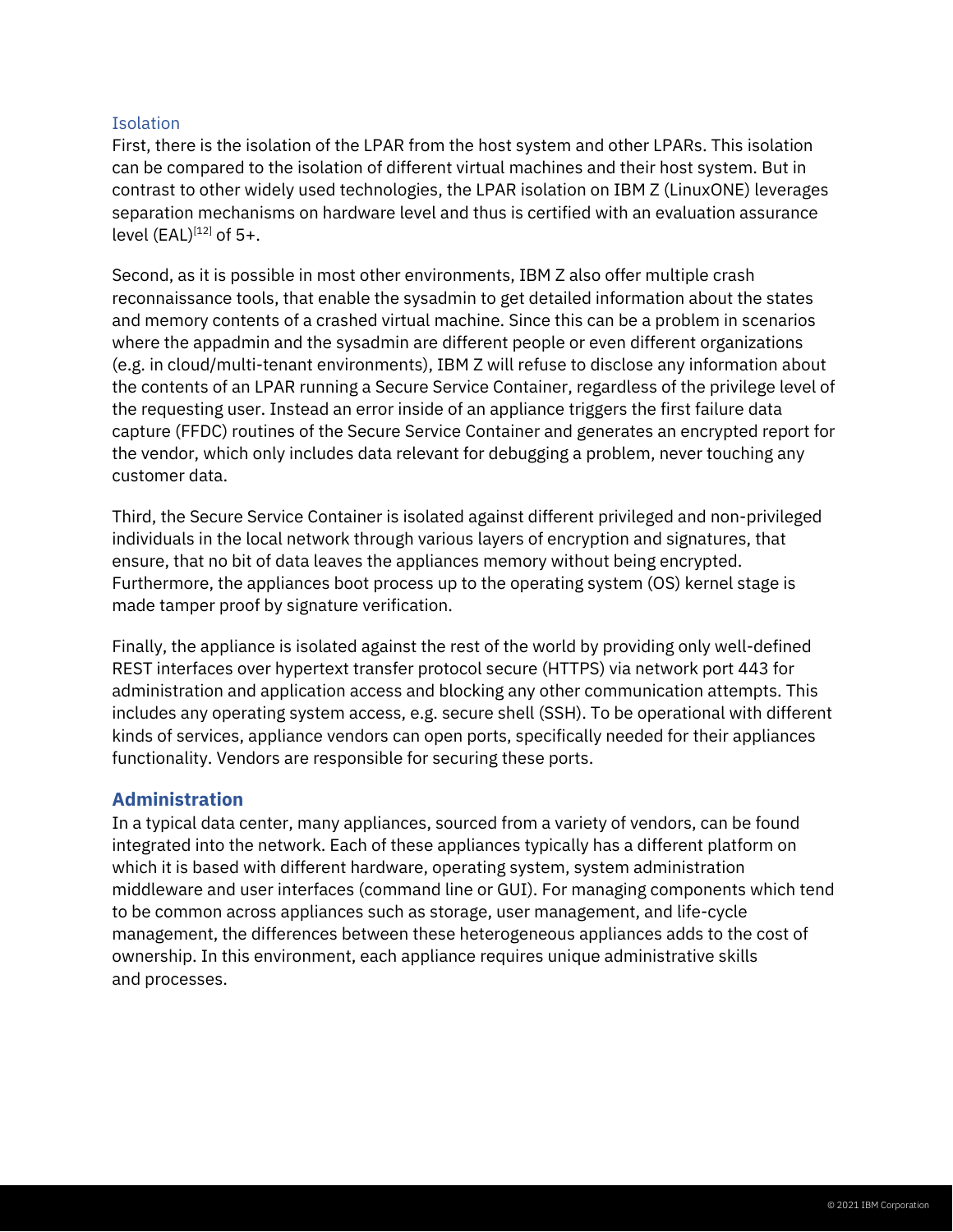Secure Service Container solves this problem in a variety of ways. First Secure Service Container is based on IBM Z LPAR technology. Within an LPAR, configuration of components such as memory, processors, and I/O adapters and devices, is managed in a common way through the hardware management console (HMC). In addition, I/O configuration can be done by the classical mainframe hardware configuration definition (HCD) and hardware configuration manager (HCM) tools or by the DPM.

Second Secure Service Container applications are already built with middleware preconfigured by the solution provider at the factory. This reduces the amount of configuration which is needed to deploy an appliance.

In addition, Secure Service Container provides administration mechanisms for components within the appliance infrastructure that are typically common across appliances. These include but are not limited to: Appliance status and management, user management and security, storage management, appliance configuration export and import (for life-cycle management), logging and serviceability, and network management. In each case, the administrative mechanisms are comprised of the corresponding component management middleware, a set of REST APIs to make the component functionality available from outside the appliance itself and a GUI for direct user interaction. The GUI also utilizes the REST APIs for communicating with the component. By providing these common administrative mechanisms, end user administrators of appliances that are based on Secure Service Container can leverage their administrative skills and processes across different appliances. This significantly lowers the cost of ownership of such appliances. Note also that by using Secure Service Container administration mechanisms, the end user administrator does not need to have any operating system specific knowledge. This makes administration easier to use and requires less training. Again, a savings in cost of ownership.

By providing a REST API for each administrative interface, Secure Service Container administration lends itself to data center automation. When administrative REST APIs are documented, IT professionals can programmatically utilize these REST APIs from the data center management infrastructure of their choice to automatically manage Secure Service Container appliances on IBM Z alongside the other systems in their data center.

<span id="page-6-0"></span>Some appliances may choose to have a unique way of managing a component that fits better with their specific appliance functionality. The base Secure Service Container administrative mechanisms are offered as configurable building blocks that can be overridden by the appliance developer. For example, a network filtering appliance may choose their own style of managing networks and override the base Secure Service Container administrative mechanisms. It is the choice of the appliance developer which pieces of network management (GUI, REST API and underlying component management middleware) they choose to reuse or override. This flexibility allows for differentiation, where it is a value add to be different, and common mechanisms where it is not a value add to be different.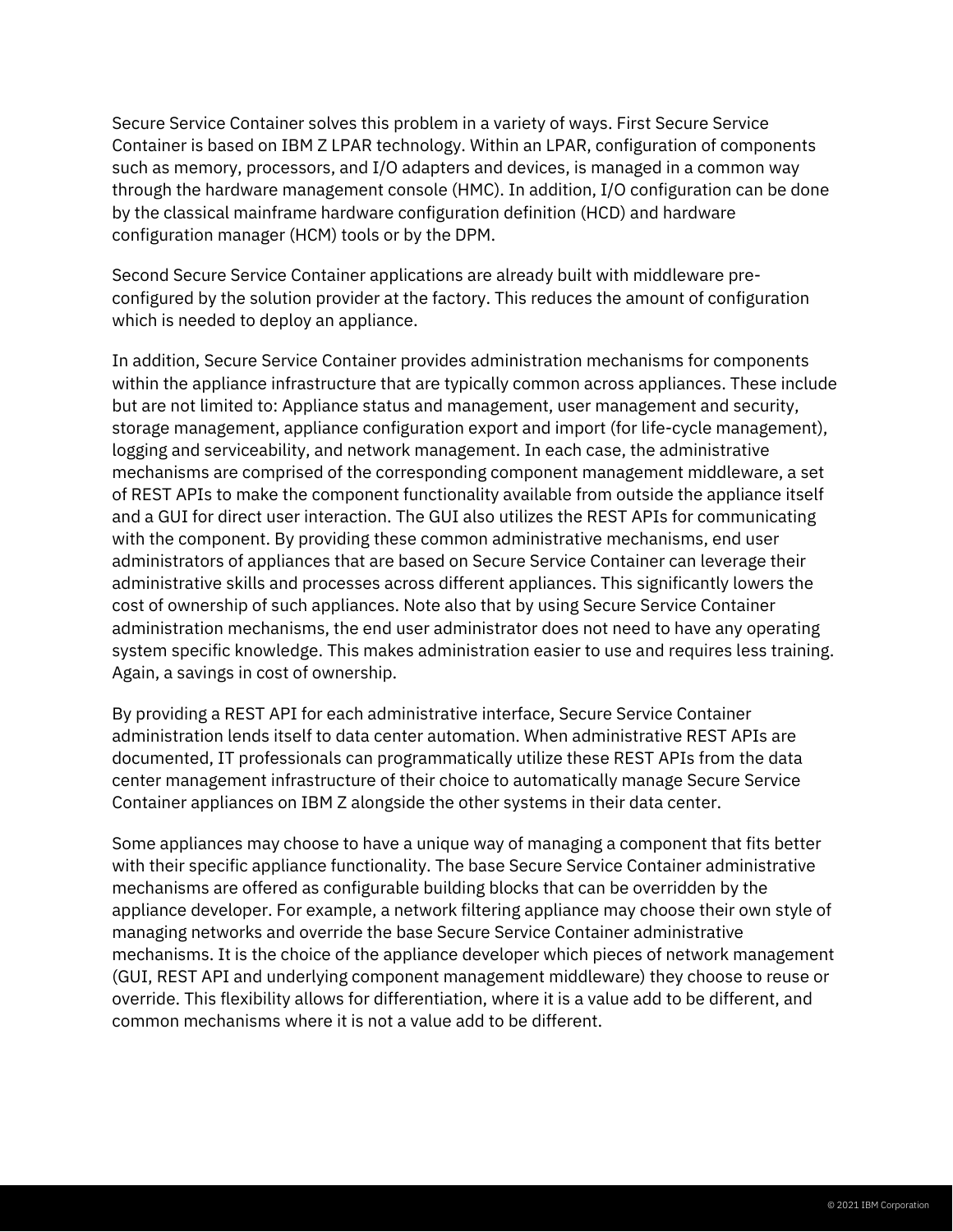### **Quality**

The Secure Service Container infrastructure was developed by the IBM Z firmware development team. The basic idea was to enhance the capabilities of a IBM Z mainframe through pluggable code components aka Secure Service Container appliances. For the implementation of a Secure Service Container appliance, no special knowledge about IBM Z is needed. But nevertheless, a Secure Service Container appliance will leverage the reliability, availability and serviceability (RAS), FFDC and security features, the IBM Z platform is known for.

One of the key RAS features of an IBM Z machine is that it tries to recover from problems encountered as much as possible and provide error reports for all problems encountered. This has to happen without any operator intervention and with no need for a reproduction of the error scenario to get more debug data. Being a closed system, Secure Service Container appliances do follow the same principle. Once an appliance recovers from a problem, the encrypted error data will be available for download on the web frontend of the Secure Service Container appliance. Several other systems may have the same capabilities. Secure Service Container appliances, however, do ensure the collection of debug data even in case of hang conditions or a complete crash of the appliance. This is accomplished with the help of a firmware watchdog, at which Secure Service Container appliances do register. If the appliance is not able to send a heartbeat signal to this watchdog in a certain time frame, the watchdog will disruptively dump and reboot the appliance. The encrypted dump data will be available for download over the web frontend respectively the REST APIs of the rebooted appliance. If the appliance is not able to boot, there is a fallback mechanism to retrieve the dump data via direct storage volume access.

With this approach, a Secure Service Container software appliance becomes a stand-alone system within an IBM Z machine with almost no intervention of the system administrator needed once it is configured and started for the very first time.

This also applies to the case of an appliance update. For Secure Service Container appliances, updates are delivered as complete appliance images. As a result, an appliance update always means to re-install the appliance. Compared to incremental updates via a packaging system, this approach offers some advantages for a closed Secure Service Container appliance. First of all, the appliance code installed is always consistent, approved and tested as-is. There is no open door for malicious code to get into the appliance via the update path. Also, this update mechanism allows to install the updated appliance onto a different disk. This has two advantages. First, the outage of the appliance is limited to the time it takes to reboot the appliance. Second, in case of problems encountered with the updated appliance, the old appliance is still available as backup. To have the updated appliance continue in the same state as the old appliance, the Export/Import feature of the Secure Service Container infrastructure can be used. While running the old version of the appliance code, the appliance configuration can be exported. After the installation of the new appliance version, the preserved appliance configuration can be imported to restore the appliance state.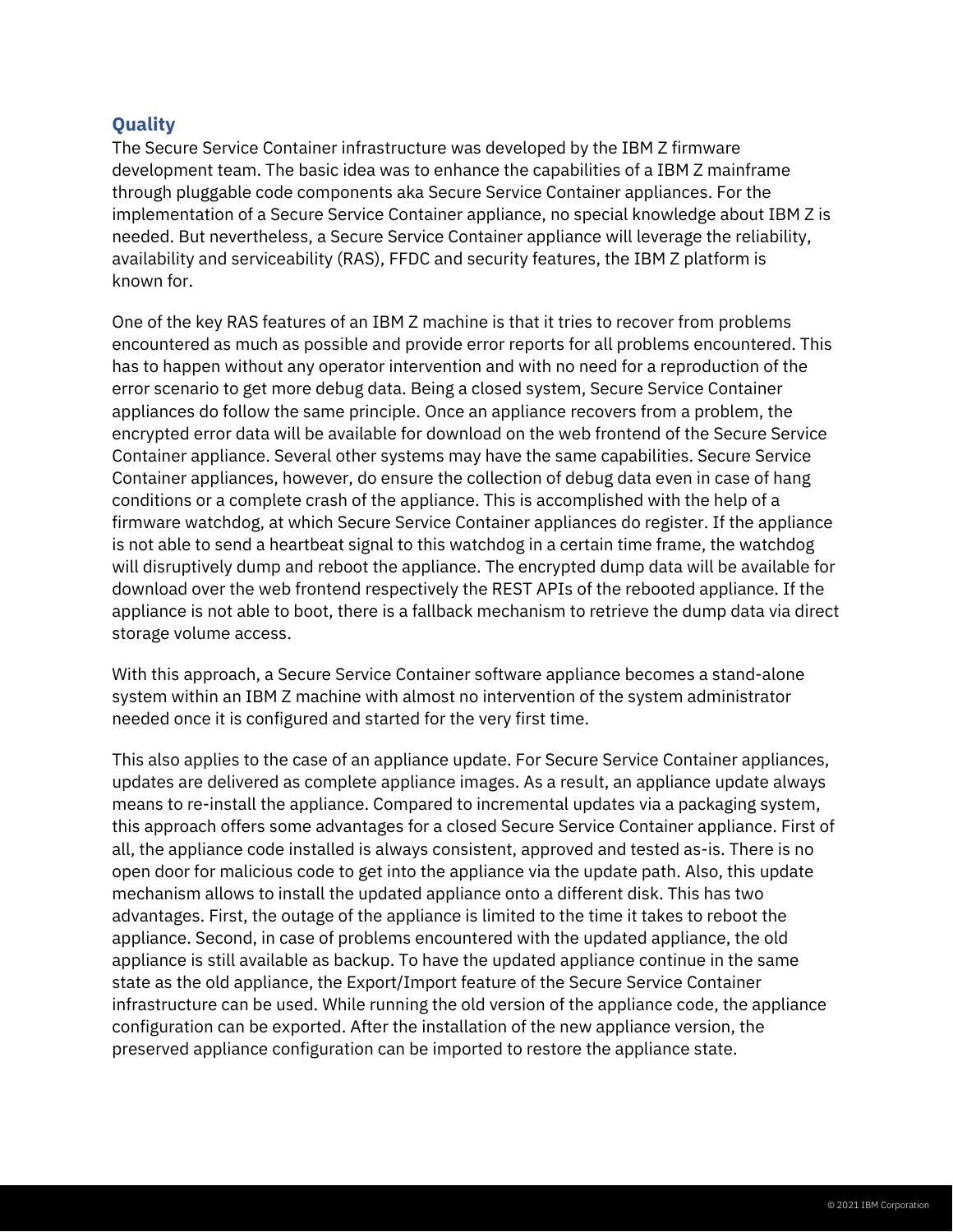All Secure Service Container appliances are built based on the same framework. This framework does provide a common code base. With the framework certified by IBM and also being tested by all vendors and customers together with their appliances, the test coverage and thus the quality of the appliance's code does fulfill highest standards.

#### <span id="page-8-0"></span>**Building an Appliance**

As described above the Secure Service Container framework is a base environment for software solutions like zAware V3.1, VNA or IBM Blockchain HSBN to provide a secure appliance for IBM Z. In addition to the previously described values the framework adds to these software solutions, a build capability is coming with that framework. Although the framework is today only available for IBM-internal software solutions, IBM is working towards an enablement of independent software vendors (ISVs) to use this framework to build own solutions. Please find information about releases here: [13].

The Secure Service Container framework provides a build and packaging infrastructure to the solution provider. This infrastructure enables the solution provider to plug the software solution into the Secure Service Container framework and create the appliance image. The framework is providing the base operating system. Additionally, the Secure Service Container framework provides a build environment which coordinates the build process. This is done with the help of scripts and configuration files. The result of the build process is an appliance image which can be deployed. Before building the appliance image, the solution provider needs to add the software code he wants to be part of the appliance. In addition, he needs to connect the application to the interfaces and modules provided by the Secure Service Container. Some of them are FFDC, network and user management as described previously.

The source for the software solution can be plugged into that framework in 3 different ways. The solution provider can provide source code. The Secure Service Container supports most of the standard programming and Script languages as C/C++, Python, bash scripts, Dojo toolkit etc. With help of pre-defined build scripts, the added source code is integrated into a binary format which than is plugged into the base operating system. A second possibility for the solution provider is to already provide binary packages of his solution. The binary packages will be integrated into the framework with help of configuration scripts and so be part of the final appliance throughout the build process. The third possibility for a solution provider is to plug in a Docker container. The software solution is already pre-packaged as a Docker container and plugged into the Secure Service Container framework. The solution provider needs to provide additional management scripts to coordinate the start, stop and management of the Docker container by them self.

After the Source code is added to the framework, the solution providers can customize the layout of their appliance. The solution provider chooses the management capabilities for the intended usage scenarios. The solution provider can add own REST API/UI capabilities for special purposes and can register the corresponding components to interfaces like FFDC and boot process. When the final appliance build is triggered, the Secure Service Container framework packages together the whole solution to a binary format which can be deployed to an SSC type LPAR.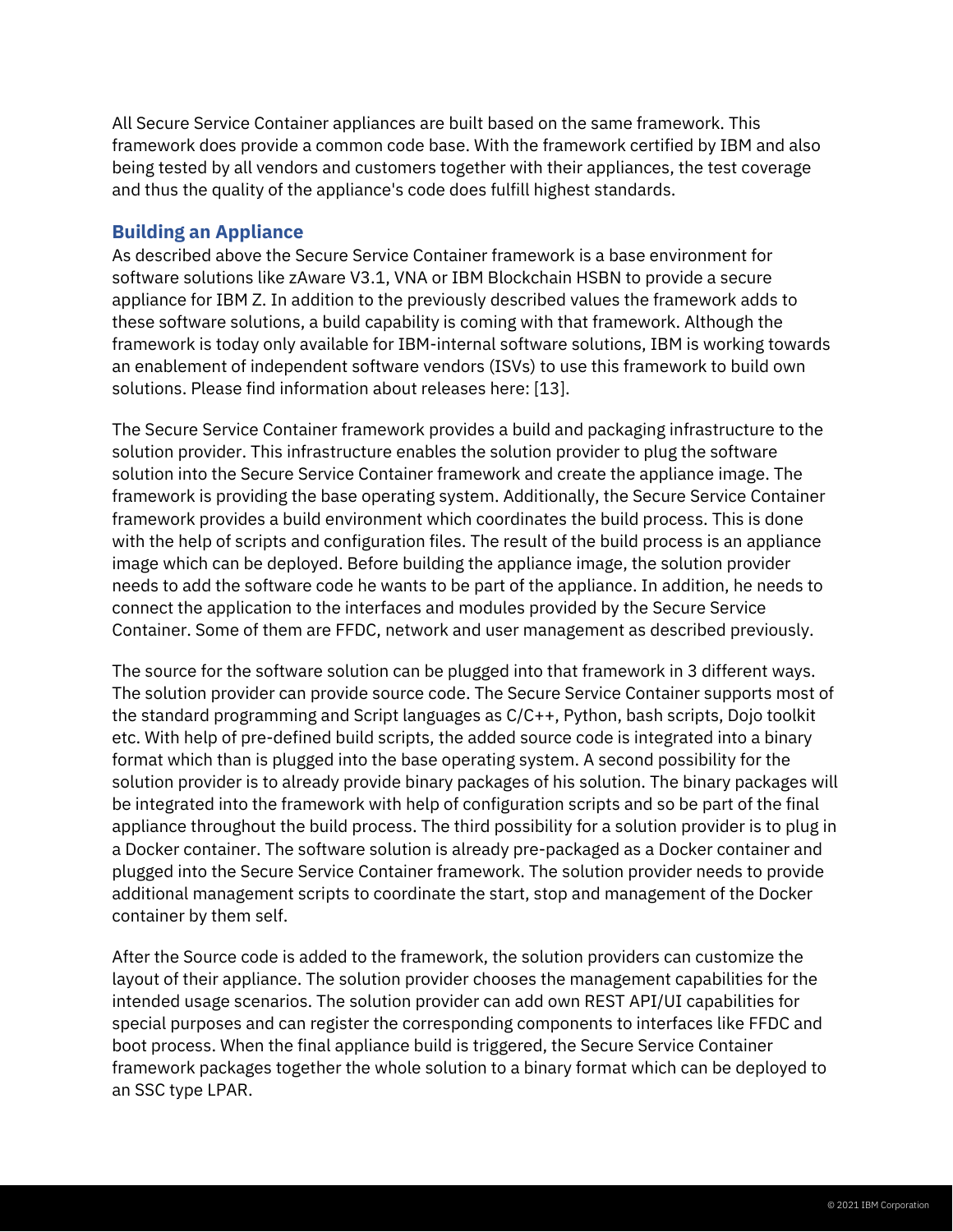#### <span id="page-9-0"></span>**Conclusion**

In the last few years, the world has become increasingly digitized in terms of the growing amount of data being generated, stored, and communicated. While in the beginning there was a focus on increasing performance and capacity with decreasing size of information technology (IT) solutions today, the security becomes increasingly into focus. Customers of IT products care about their data and care about privacy. While in the past, attacks from outside of a company were of paramount concern, today insider attacks continue to grow in importance. With increasing the usage of IT technologies in our daily lives we need to be prepared to guarantee protection against such threads.

The IBM Secure Service Container is a solution focusing on security combined with an easy-touse and maintain solution enablement. To achieve this, Secure Service Container combines different technologies and makes use of them in a specific way. IBMs IBM Z provides a strong virtualization model combined with a certified isolation level (EAL5+), which IBM Secure Service Container utilizes. In addition, solutions like blockchain based on Secure Service Container can benefit from Federal Information Processing Standard

(FIPS) 140-2 certified cryptographic hardware, provided by IBM Z. In addition to this hardware exploitation, Secure Service Container also combines standardized packaging and virtualization solutions like kernel-based virtual machine (KVM) and Docker to provide an option space for software solutions to fit into that environment. To change the focus to be more on the solution then on the management, complex operating system activities are abstracted. While the solutions are inside a protected and restricted runtime environment, it is very important that they benefit from the decades of experience of our technologists with IBM Z first failure data capture.

#### <span id="page-9-1"></span>**References**

- 1. G. M. Amdahl, G. A. Blaauw, and F. P. Brooks, "Architecture of the IBM System/360", *IBM Journal of Research and Development*, vol. 8, issue 2, pp. 87–101, 1964.2. IBM Knowledge Center - IBM Secure Service Container (Secure Service Container). [Online]. Available: [https://www.ibm.com/support/knowledgecenter/en/HW11R/com.ibm.hwmca.kc\\_se.doc/introducti](https://www.ibm.com/support/knowledgecenter/en/HW11R/com.ibm.hwmca.kc_se.doc/introductiontotheconsole/wn2131zaci.html) [ontotheconsole/wn2131zaci.html](https://www.ibm.com/support/knowledgecenter/en/HW11R/com.ibm.hwmca.kc_se.doc/introductiontotheconsole/wn2131zaci.html)
- 2. IBM Knowledge Center -IBM Secure Service Container (Secure Service Container). [Online]. Available: https://www.ibm.com/support/knowledgecenter/en/HW11R/com.ibm.hwmca.kc\_se.doc/ introductiontotheconsole/wn2131zaci.html
- 3. Expanding the IBM Systems' portfolio with additions to IBM Z and IBM LinuxONE; IBM Europe, Middle East, and Africa Hardware Announcement ZG16-0002. [Online]. Available[: https://www-](https://www-01.ibm.com/common/ssi/cgi-bin/ssialias?subtype=ca&infotype=an&supplier=877&letternum=ENUSZG16-0002)[01.ibm.com/common/ssi/cgi](https://www-01.ibm.com/common/ssi/cgi-bin/ssialias?subtype=ca&infotype=an&supplier=877&letternum=ENUSZG16-0002)[bin/ssialias?subtype=ca&infotype=an&supplier=877&letternum=ENUSZG16-0002](https://www-01.ibm.com/common/ssi/cgi-bin/ssialias?subtype=ca&infotype=an&supplier=877&letternum=ENUSZG16-0002)
- 4. 2017 IBM X-Force Threat Intelligence Index. [Online]. Available: <https://www.ibm.com/security/data-breach/threat-intelligence-index.html>
- 5. C. Axnix, G. Bayer, H. Böhm, J. von Buttlar, M. S. Farrell, L. Cranton Heller, J. P. Kubala, S. E. Lederer, R. Mansell, A. Nuñez Mencias and S. Usenbinz, "IBM z13 firmware innovations for simultaneous multithreading and I/O virtualization", *IBM Journal of Research and Development*, vol. 59, issue 4/5, pp. 11:2-11:6, 2015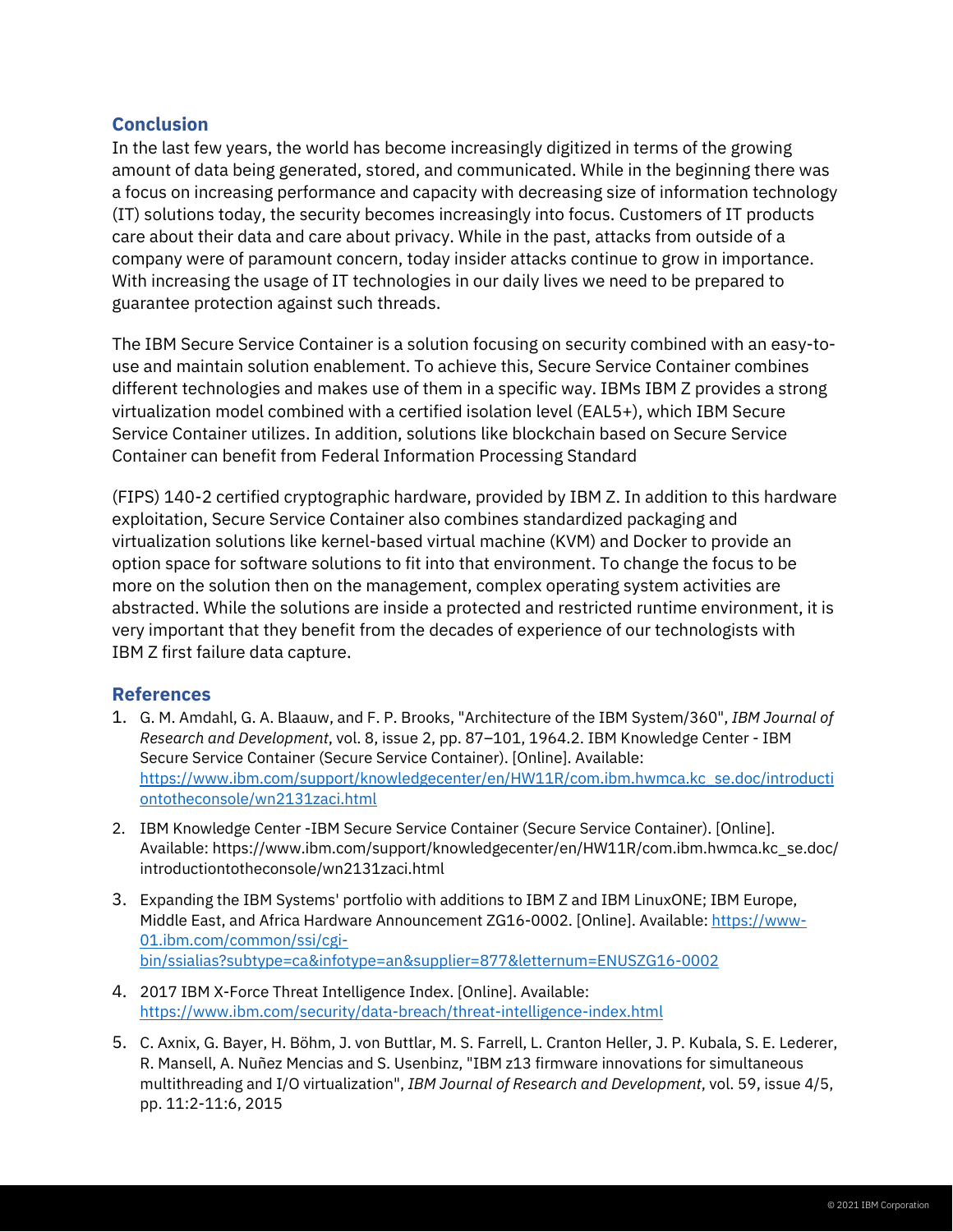- 6. O. Lascu, B. Sannerud, C. A. De Leon, E. Hoogerbrug, E. Palacio, F. Pinto, J. J. Yang, J. P. Troy, M. Soellig, *IBM z13s Technical Guide*, pp. 503-504. IBM Redbooks® , 2016.
- 7. IBM zAware IBM Offering Information. [Online]. Available[: https://www-01.ibm.com/common/ssi/cgi-bin/ssialias?htmlfid=ZSL03184USEN](https://www-01.ibm.com/common/ssi/cgi-bin/ssialias?htmlfid=ZSL03184USEN)
- 8. IBM: z/VSE Products and components VSE components VSE Connectors. [Online]. Available: <https://www-03.ibm.com/systems/z/os/zvse/products/connectors.html#vna>
- 9. IBM Blockchain Blockchain Solutions. [Online]. Available: <https://www.ibm.com/blockchain/offerings.html>
- 10. z Systems Secure Service Container User's Guide. [Online]. Available[: http://www-](http://www-01.ibm.com/support/docview.wss?uid=isg2bb79df265313634d85258088005188e3)[01.ibm.com/support/docview.wss?uid=isg2bb79df265313634d85258088005188e3](http://www-01.ibm.com/support/docview.wss?uid=isg2bb79df265313634d85258088005188e3)
- 11. IBM LinuxONE. [Online]. Available:<https://www-03.ibm.com/systems/linuxone/>
- 12.Common Criteria Ensurance Levels NSCS Site. [Online]. Available: <https://www.ncsc.gov.uk/articles/common-criteria-assurance-levels>

#### <span id="page-10-0"></span>**Bios**

**Volker Bönisch** *IBM Systems, IBM Deutschland Research and Development GmbH, 71032 Böblingen, Germany (volker.boenisch@de.ibm.com).* Mr. Bönisch is a user interface/user experience (UI/UX) designer in the Enterprise Platform Development department at IBM Research and Development. He received a Diploma in Computer Science from the Baden-Württemberg Corporate State University Stuttgart in 2001. He subsequently joined IBM where he has worked as software developer in the financial business sector in Software Group. In 2015, he changed to IBM Systems as UI/UX designer. He is author or co-author of 5 patents and 1 technical paper.

**John Lee** *IBM Silicon Valley Lab, 555 Bailey Ave, San Jose, CA 95141-1003, United States (john.lee@us.ibm.com)*. Mr. Lee is a long-time Unix/Linux expert from the Silicon Valley area. After spending time at Sun Microsystems as a director of Solaris OS Filesystems and Networking, Mr. Lee was Vice President at Platform Solutions Inc. before its acquisition by IBM. At IBM Mr. Lee has been working on I/O configuration and I/O virtualization and has recently been the verification lead for IBM Secure Service Container. Mr. Lee's focus is in bringing new workloads to IBM Z.

#### **Stefan Roscher** *IBM Systems, IBM Germany Research and Development GmbH, 71032 Boeblingen, Germany (stefan.roscher@de.ibm.com).*

Mr. Roscher is a UNIX/Linux expert from IBM Germany Development Lab. He received a Diploma in Applied Computer Science from the Baden-Württemberg Corporate State University Stuttgart in 2006. He subsequently joined IBM Z and was involved in the development of Linux device drivers for Ethernet and high-performance computing (HPC) adapters (Infiniband®). After some years of fiber channel over Ethernet (FCoE) development for switch technologies and fibre connection direct-access storage devices (FICON DASD) development for simulation environments he started to work on the IBM Secure Service Container.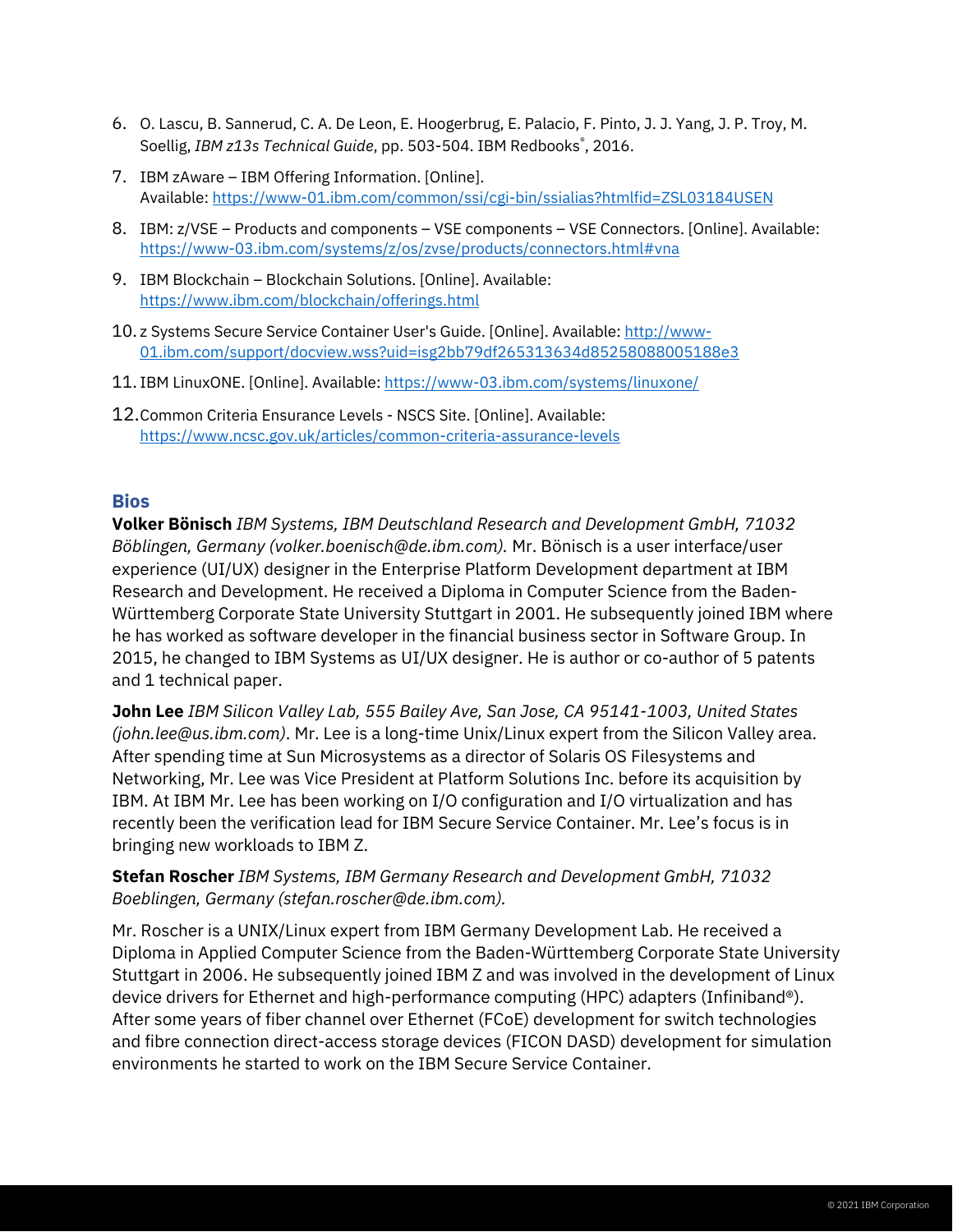As architectural lead, he is focusing on developing the framework and to bring new workloads to the IBM Z environment. He is author or co-author of 7 patents.

**Jochen Schweflinghaus** *IBM Systems, IBM Deutschland Research and Development GmbH, 71032 Böblingen, Germany (schwefel@de.ibm.com)*. Mr. Schweflinghaus did graduate at university 'Fridericiana' (TH) in Karlsruhe and joined IBM in 1997. Starting as a test engineer for IBM Z architecture and firmware Mr Schweflinghaus became an expert for boot loaders for IBM Z. As an early member of the Secure Service Container team, he signs responsible as author or co-author for 6 patents and 1 paper.

**Dennis Zeisberg** *IBM Systems, IBM Deutschland Research and Development GmbH, 71032 Böblingen, Germany (dennis.zeisberg@de.ibm.com).* Mr. Zeisberg is a Security Engineer in the Enterprise Platform Development department at IBM Research and Development, working on the Security Architecture and Secure Engineering topics within the Secure Service Container Team. He finished his Apprenticeship as Systems Integration Specialist in 2013 and received his B.E. degree in Electrical Engineering in 2014 from South Westphalia University of Applied Sciences in a dual model. He subsequently joined IBM as intern and master's degree candidate and graduated with an M.E. in Information and Communication Systems with Management from South Westphalia University of Applied Sciences in 2017.